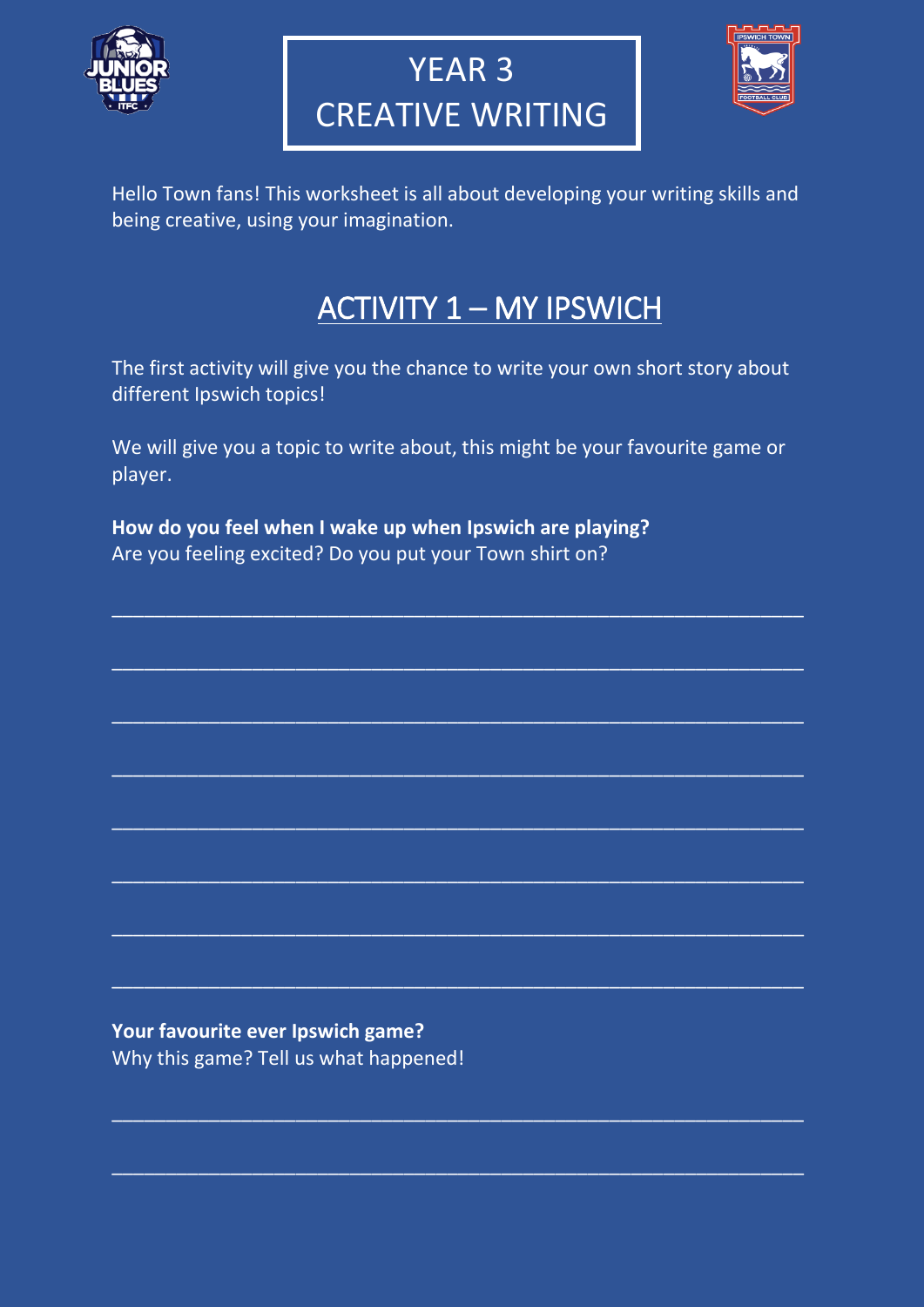



#### Who is your favourite Town player?

Why is he your favourite player? What are his best skills? Can you remember his best goal?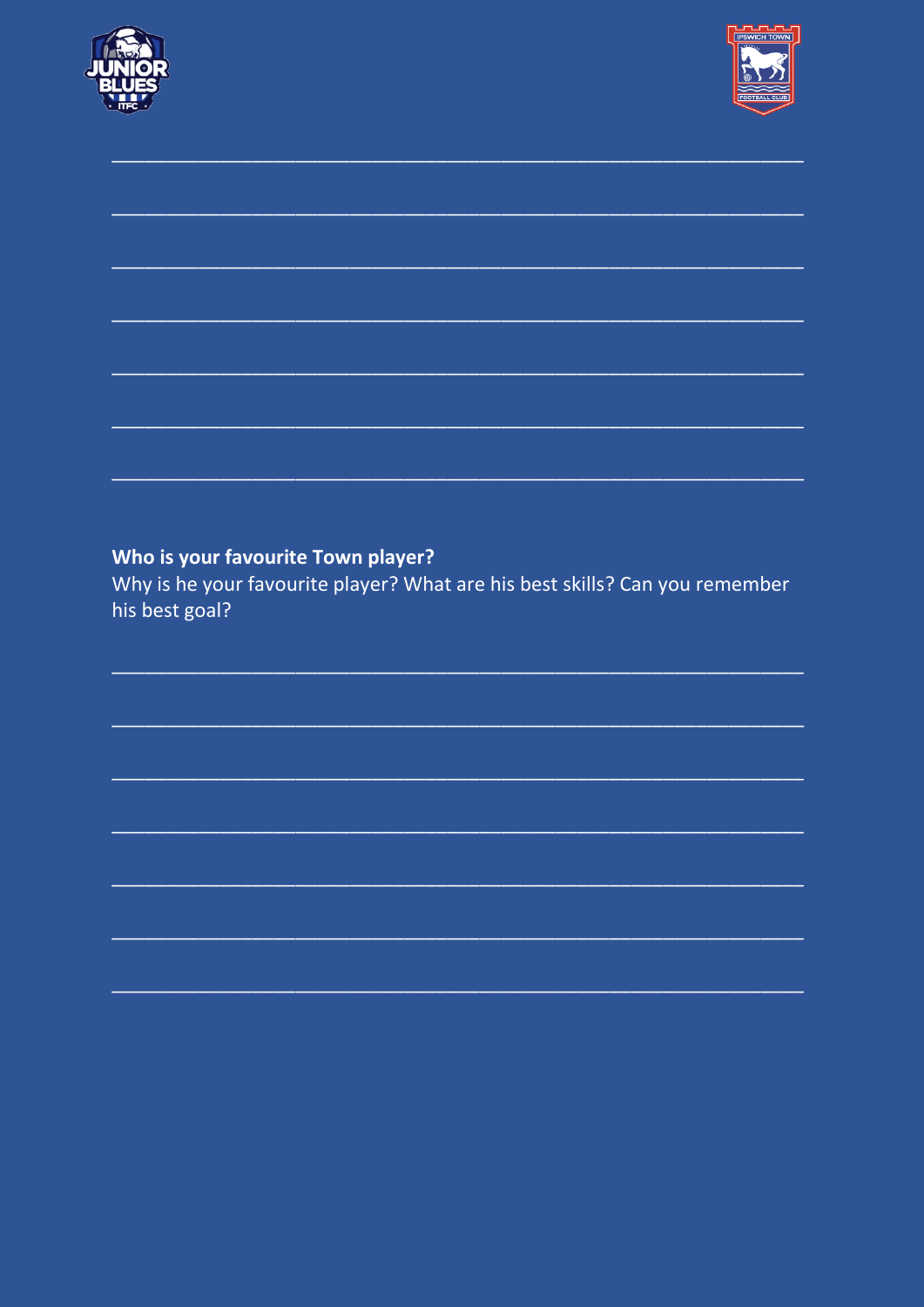



Why do you support Ipswich? Do you live near Ipswich? Does someone else in your family support Ipswich? Do your friends support Ipswich? Do you enjoy watching Ipswich?

What is your favourite ever Ipswich goal?

Describe the goal, who scored it, who was it against?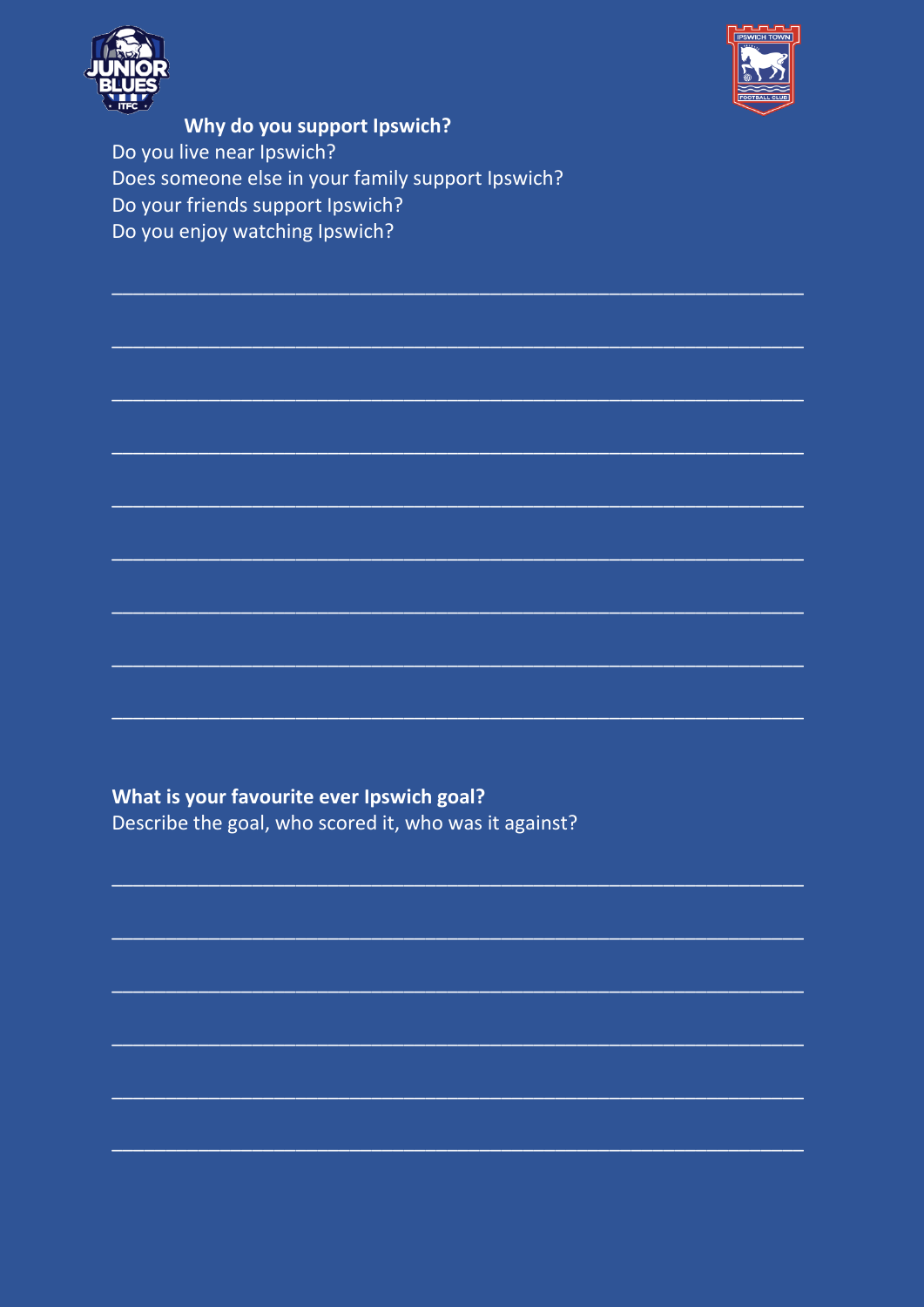

\_\_\_\_\_\_\_\_\_\_\_\_\_\_\_\_\_



## ACTIVITY 2 – DESCRIBE YOUR FAVOURITE IPSWICH PLAYERS

\_\_\_\_\_\_\_\_\_\_\_\_\_\_\_\_\_\_\_\_\_\_\_\_\_\_\_\_\_\_\_\_\_\_\_\_\_\_\_\_\_\_\_\_\_\_\_

 $\overline{\phantom{a}}$  , and the contribution of the contribution of the contribution of the contribution of the contribution of the contribution of the contribution of the contribution of the contribution of the contribution of the

 $\_$  , and the set of the set of the set of the set of the set of the set of the set of the set of the set of the set of the set of the set of the set of the set of the set of the set of the set of the set of the set of th

Moving on to the next activity, we want you to use three adjectives to describe the Ipswich players below!

Adjectives are describing words. For example you might say Downes is strong, powerful and fast!

\_\_\_\_\_\_\_\_\_\_\_\_\_\_\_\_ \_\_\_\_\_\_\_\_\_\_\_\_\_\_\_\_ \_\_\_\_\_\_\_\_\_\_\_\_\_\_\_\_

\_\_\_\_\_\_\_\_\_\_\_\_\_\_\_\_ \_\_\_\_\_\_\_\_\_\_\_\_\_\_\_\_ \_\_\_\_\_\_\_\_\_\_\_\_\_\_\_\_

\_\_\_\_\_\_\_\_\_\_\_\_\_\_\_\_ \_\_\_\_\_\_\_\_\_\_\_\_\_\_\_\_ \_\_\_\_\_\_\_\_\_\_\_\_\_\_\_\_

1.) Describe James Norwood using three adjectives

2.) Describe Andre Dozzell using three adjectives

3.) Describe Tomas Holy using three adjectives

4.) Describe Flynn Downes using three adjectives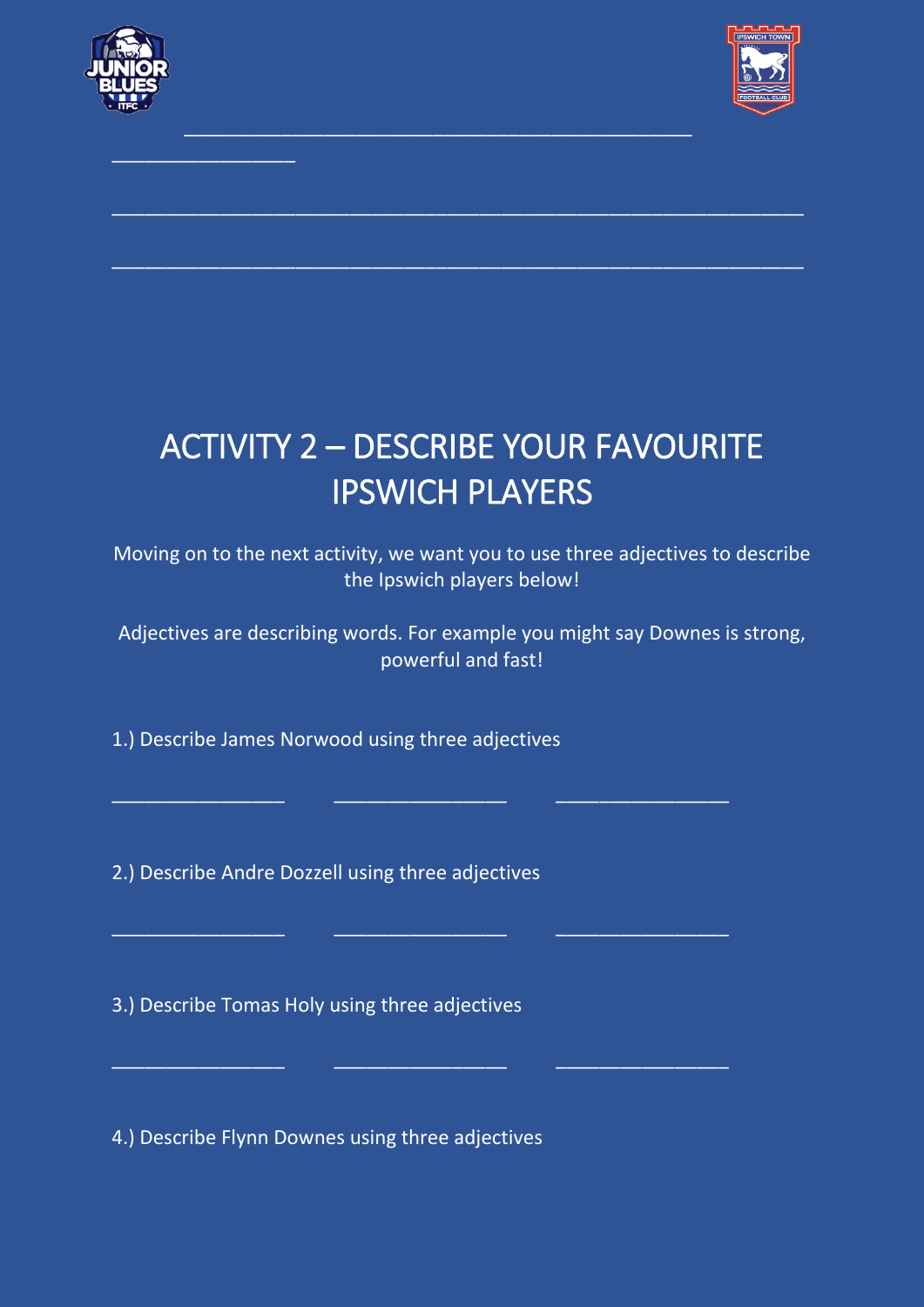

 $\overline{\phantom{a}}$  , we can assume that the set of  $\overline{\phantom{a}}$ 



5.) Describe Gwion Edwards using three adjectives

\_\_\_\_\_\_\_\_\_\_\_\_\_\_\_\_ \_\_\_\_\_\_\_\_\_\_\_\_\_\_\_\_

\_\_\_\_\_\_\_\_\_\_\_\_\_\_\_\_ \_\_\_\_\_\_\_\_\_\_\_\_\_\_\_\_ \_\_\_\_\_\_\_\_\_\_\_\_\_\_\_\_

\_\_\_\_\_\_\_\_\_\_\_\_\_\_\_\_ \_\_\_\_\_\_\_\_\_\_\_\_\_\_\_\_ \_\_\_\_\_\_\_\_\_\_\_\_\_\_\_\_

\_\_\_\_\_\_\_\_\_\_\_\_\_\_\_\_ \_\_\_\_\_\_\_\_\_\_\_\_\_\_\_\_ \_\_\_\_\_\_\_\_\_\_\_\_\_\_\_\_

 $\overline{\phantom{a}}$  , and the contribution of  $\overline{\phantom{a}}$  , and  $\overline{\phantom{a}}$  , and  $\overline{\phantom{a}}$  , and  $\overline{\phantom{a}}$  , and  $\overline{\phantom{a}}$ 

6.) Describe Freddie Sears using three adjectives

7.) Describe Luke Chambers using three adjectives

8.) Describe Portman Road using three adjectives

### ACTIVITY 3 – WRITE A LETTER TO YOUR FAVOURITE IPSWICH PLAYER

If you had the opportunity to write a letter to your favourite player, what would you tell them? Would you tell them how big a fan you are and why they're your favourite player? Would you tell them about your favourite moment that involves that player?

 $\overline{a}$  , and the contribution of the contribution of the contribution of the contribution of the contribution of the contribution of the contribution of the contribution of the contribution of the contribution of the co

 $\_$  , and the set of the set of the set of the set of the set of the set of the set of the set of the set of the set of the set of the set of the set of the set of the set of the set of the set of the set of the set of th

Dear \_\_\_\_\_\_\_\_\_\_\_\_\_\_\_\_,